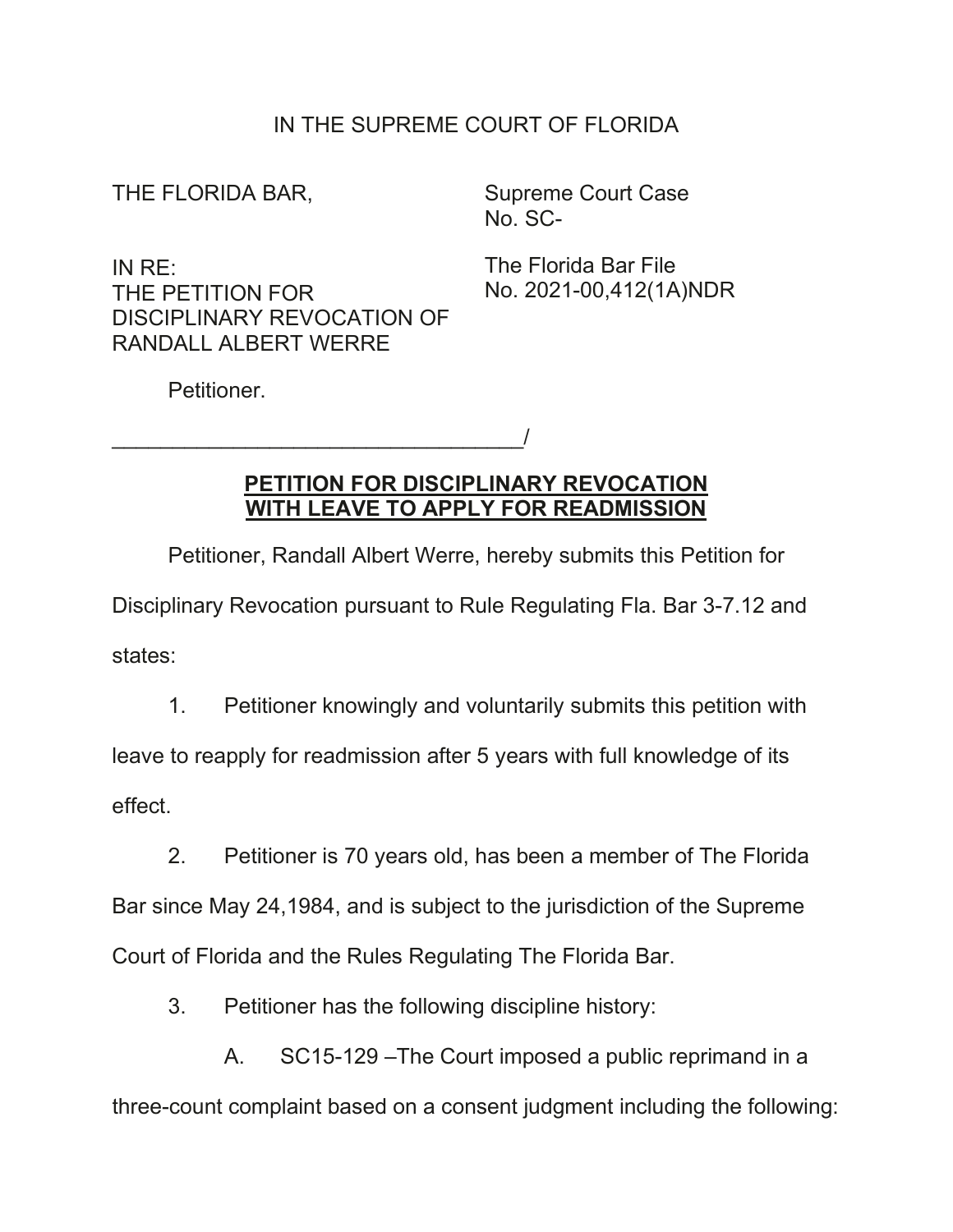(1) TFB File # 2014-00,059(1A)--Petitioner failed to diligently represent his client and failed to communicate with him in a paternity suit resulting in the violation of Rules 4-1.3 (Diligence), 4-1.4(Communication), 4-1.5(Fees for Legal Services), 4-1.16(d)(Protect Client's Interests) and 4-3.2(Expedite Litigation); (2) TFB File  $\#$  2014-00,218(1A)--Petitioner was hired to file a motion for enforcement of alimony in a separation agreement but failed to take any action for over 2 years resulting in the violation of Rules 4-1.3 (Diligence), 4-1.4(Communication), 4-1.16(d)(Protect Client's Interests), 4-8.4(g)(Fail to respond to The Florida Bar; (3) TFB File # 2014-00, 246 (1A)--Petitioner failed to respond to the Florida Bar resulting in violation of Rule 4-8.4(g) (Failure to Respond to The Florida Bar).

B. SC18-1445 - The Court imposed a one-year suspension in a two-count complaint to follow the one-year suspension in the consolidated cases of SC18-2082 and SC19-425, effectively imposing a two-year suspension, when Petitioner failed to respond to an Order to Show Cause, including (1)TFB File # 2017-00,157(1A)-- Petitioner failed to diligently represent the client in a bankruptcy matter resulting in violation of Rules 4-1.3(Diligence), 4-1.4(Communication); (2) TFB File # 2017- 00,217(1A)-- Petitioner failed to timely pursue his client's bankruptcy case for over a year resulting in violation of Rules 4-1.3 (Diligence), 4-1.4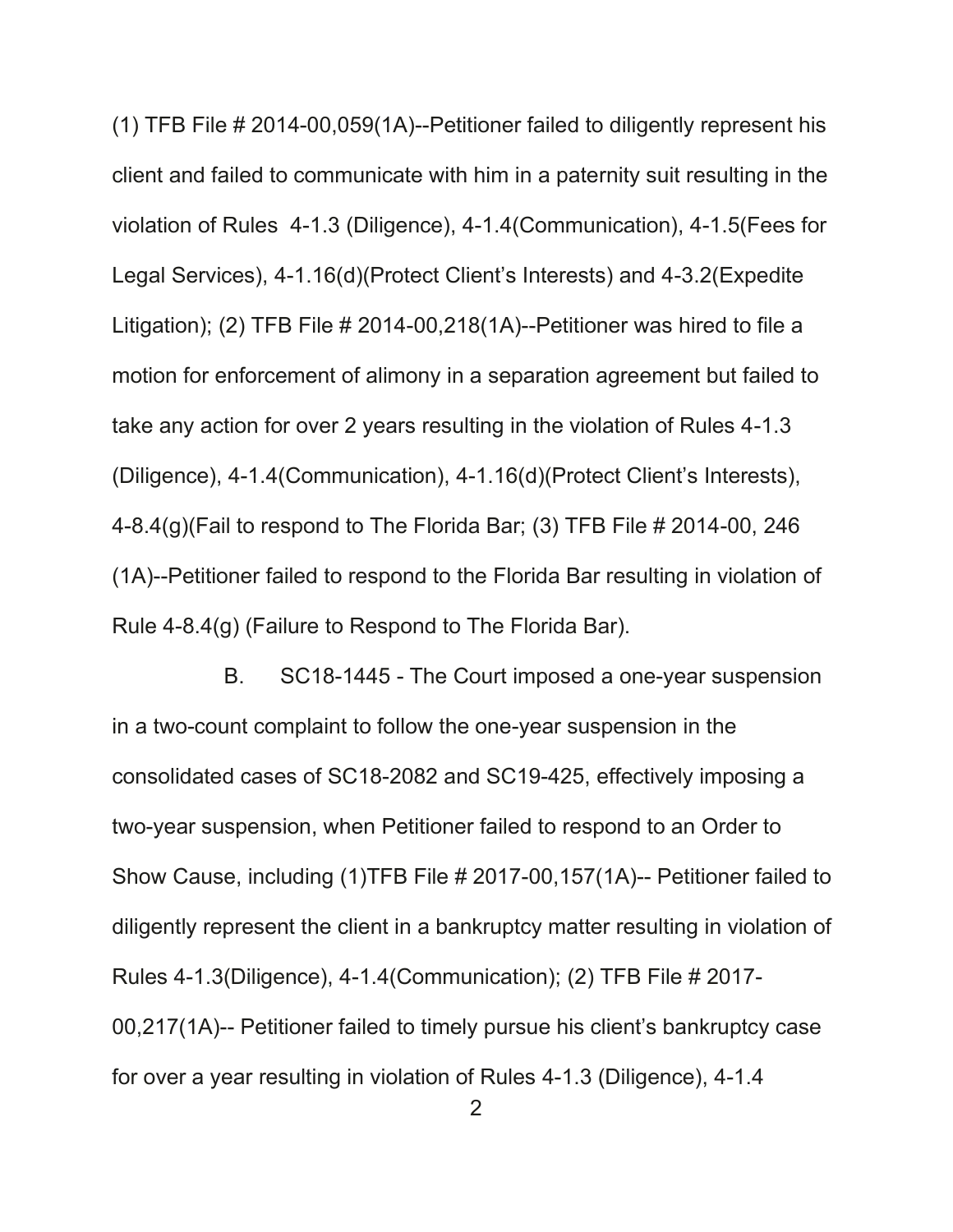(Communication), 4-3.2(Expedite Litigation), and 4-8.4(g)(Failure to respond to The Florida Bar).

C. SC18-2082, SC19-425 (Consolidated)—The Court imposed a one-year suspension in a two-count complaint including (1) TFB File # 2018-00,544(1A)--Petitioner failed to diligently pursue the client's bankruptcy case resulting in the violation of Rules 4-1.3 (Diligence), 4-1.4 (Communication), 4-3.2(Expedite Litigation), 4-1.16(d)(Protect Client's Interests), and 4-8.4(g)(Failure to respond to The Florida Bar); (2) TFB File # 2019-00,127(1A)--Petitioner failed to pursue a name change for the minor child of a client resulting in violation of Rules 4-1.3 (Diligence), 4-1.4 (Communication), 4-3.2(Expedite Litigation), 4-8.4(d)(Conduct Prejudicial to the Administration of Justice), and 4-8.4(g)(Failure to respond to The Florida Bar).

D. SC20-829-TFB File # 2020-90,035(OSC)—Based upon a Petition for Contempt and an Order to Show Cause for failure to comply with Rule 3-5.1(h), the Court suspended Petitioner for three years.

4. The following disciplinary charges are currently pending against Petitioner:

A. SC 20-1751-TFB File # 2020-00,054(1A)-The Florida Bar filed a complaint alleging that Petitioner failed to diligently represent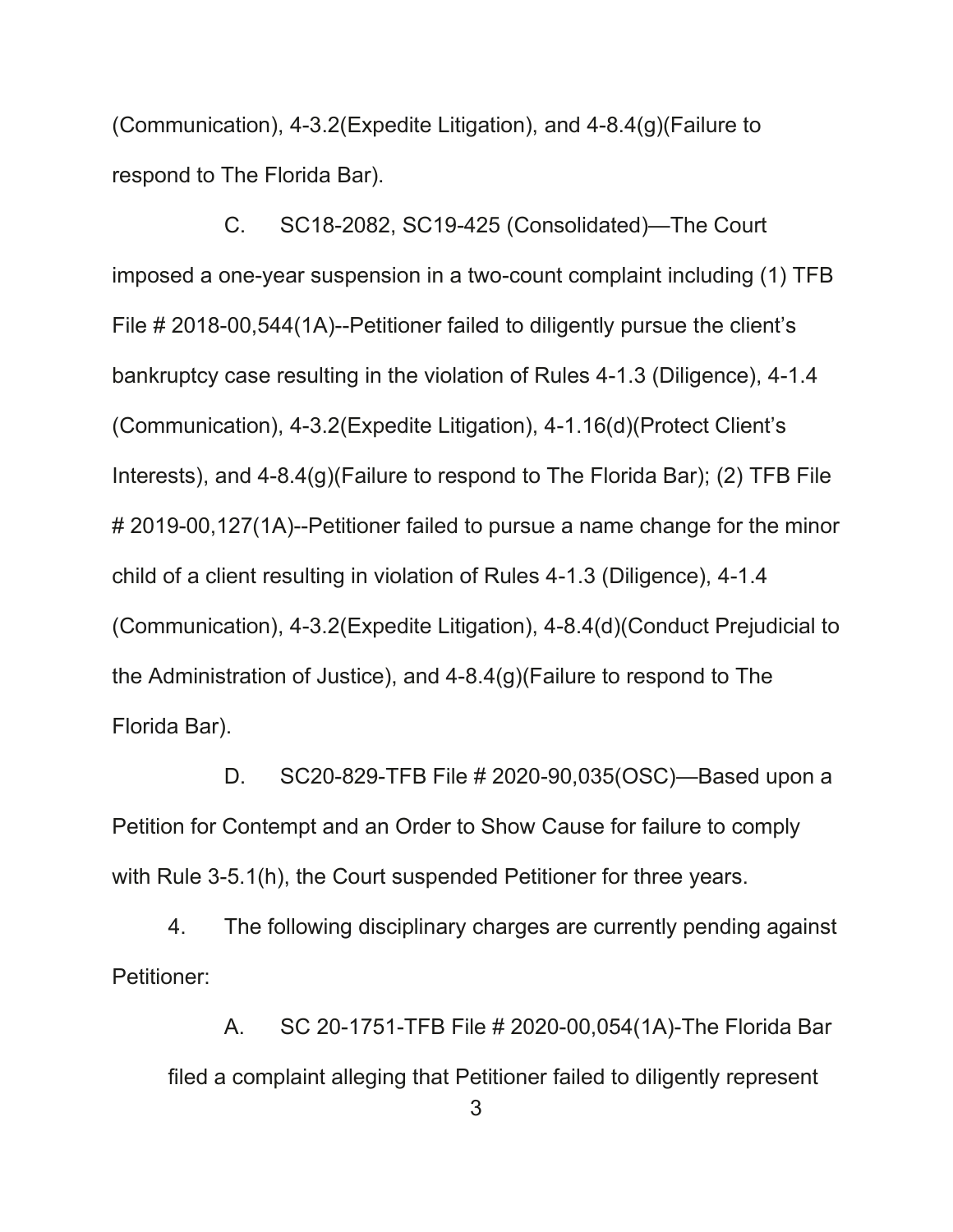his client and to communicate with him. Petitioner was hired to represent the client in a paternity suit and to obtain time sharing with his minor child. After the temporary hearing, Petitioner failed to pursue any further action on the client's case resulting in violation of Rules 1-3.3(Official Bar Name and Contact Information), 4-1.2(Scope of Representation), 4-1.3 (Diligence), 4-1.4 (Communication), 4-1.5 (Fees for Legal Services), 4-1.16(d)(Protect Client's Interests), 4-3.2 (Expedite Litigation), 4-8.4(d)(Conduct Prejudicial to the Administration of Justice), and 4-8.4(g)(Failure to respond to The Florida Bar).

5. Petitioner contends that granting this Petition will not adversely affect the public interest, the integrity of the courts, or the confidence of the public in the legal profession. Further, Petitioner contends that granting this Petition will not hinder the administration of justice.

6. Petitioner agrees to reimburse the Client Security Fund (CSF) for any and all funds CSF has paid or may pay out for claims resulting from Petitioner's misconduct.

7. Petitioner agrees to reimburse The Florida Bar for the costs incurred in his disciplinary cases.

4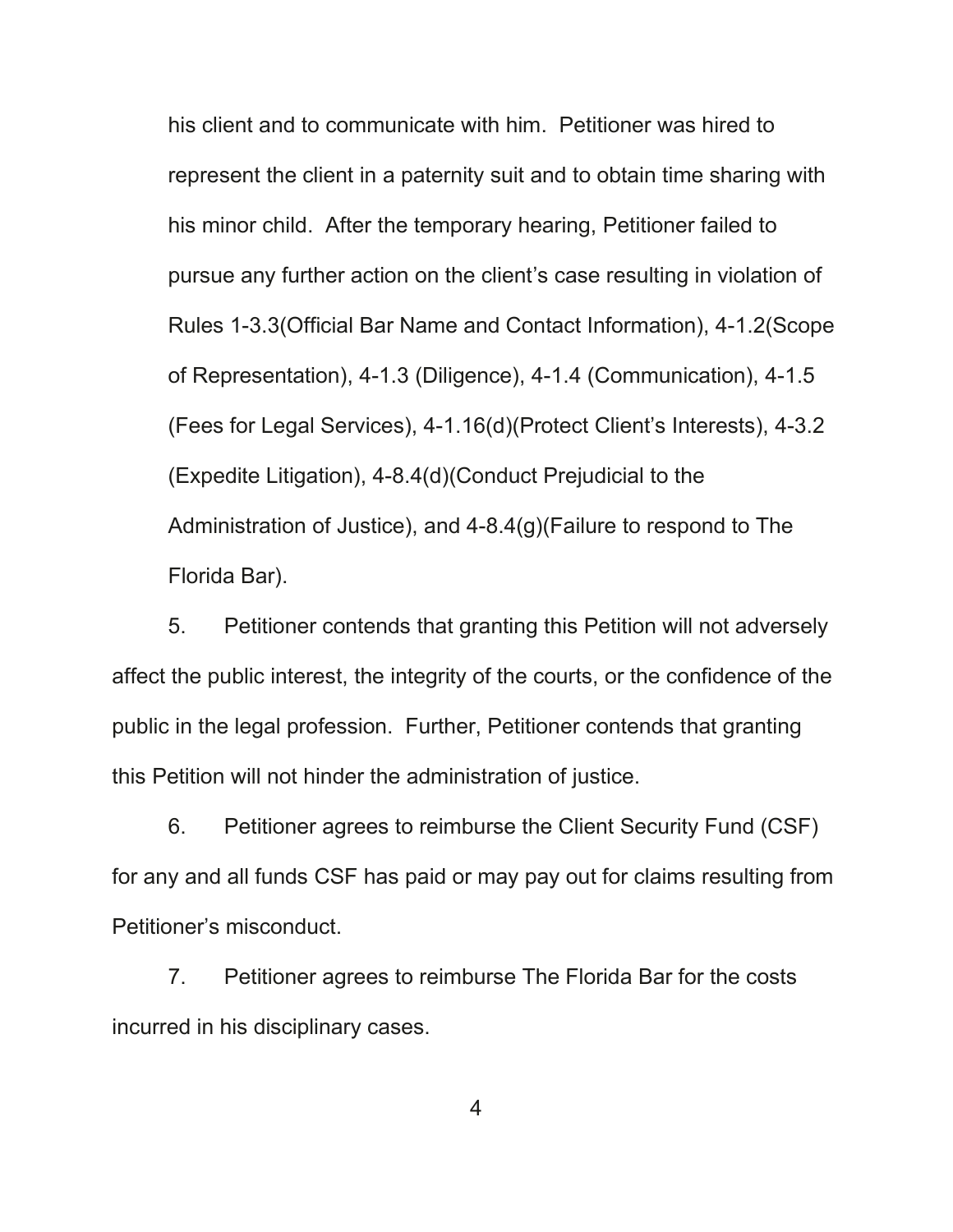8. Petitioner agrees to submit to a complete audit of any trust account(s) and any other account(s) in which Petitioner has placed client funds, if requested to do so by The Florida Bar.

9. Petitioner further agrees to submit a sworn financial affidavit to The Florida Bar attesting to Petitioner's current personal and professional financial circumstances on a form to be provided by The Florida Bar within thirty (30) days, if requested to do so by the Florida Bar.

10. Petitioner agrees to refund \$462.50 to Sean Henderson in SC20-1751 within 120 days of the issuance of the Final Order in this case.

11. Petitioner further agrees to maintain a current mailing address with The Florida Bar for a period of five (5) years after the disciplinary revocation becomes final. Further, Petitioner shall keep the Florida Bar advised as to the physical address of Petitioner's home and/or business in the event Petitioner should utilize a post office box or other type of mail drop service during the five (5) year period after the disciplinary revocation becomes final.

12. Petitioner agrees to eliminate all indicia of Petitioner's status as an attorney on social media, telephone listings, stationery, checks, business cards office signs or any other indicia of his status as an attorney,

5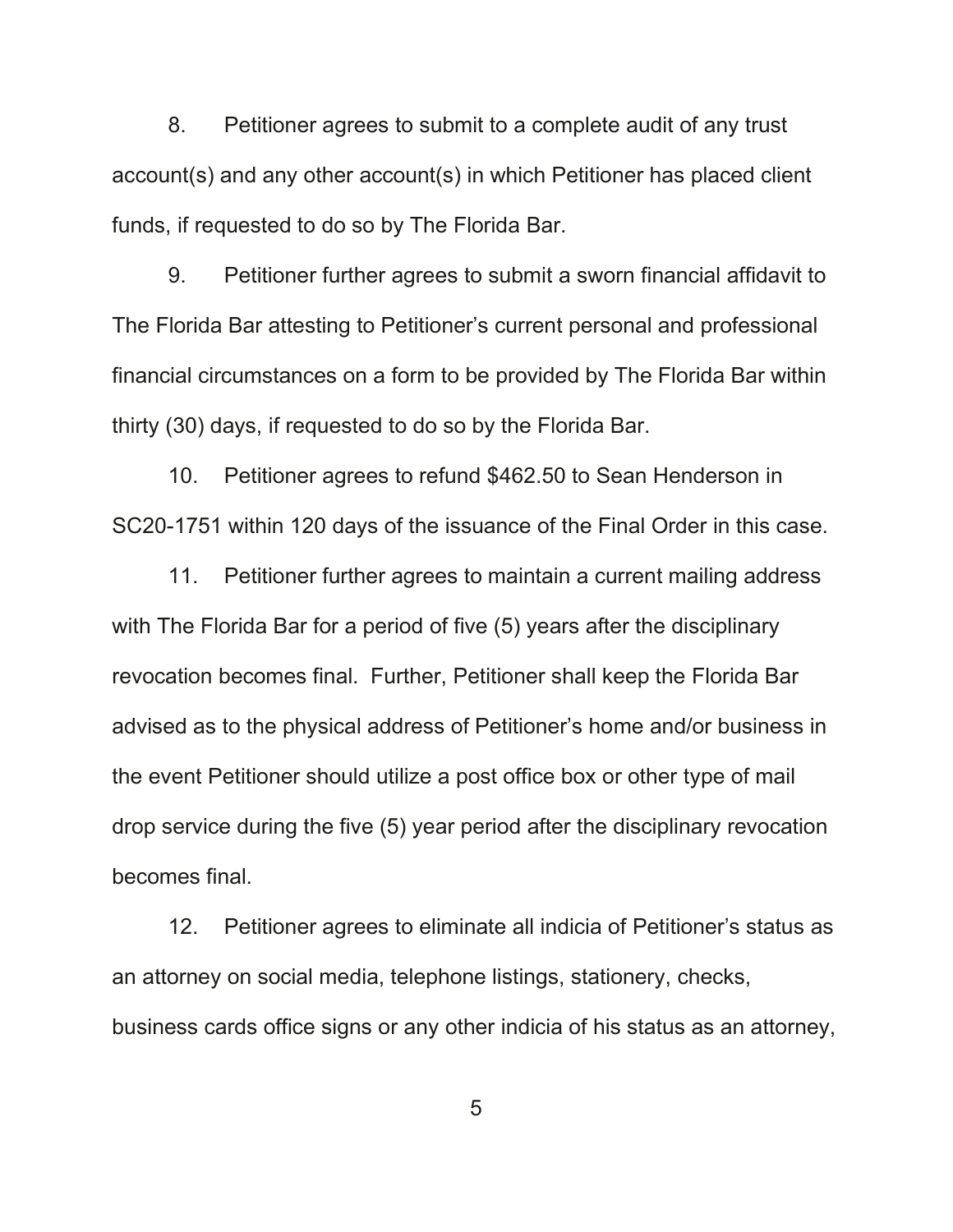whatsoever. Petitioner will no longer hold himself out as a licensed attorney.

13. Petitioner is currently suspended, therefore, this Petition will take effect immediately.

14. Petitioner understands that the granting of this petition by the Supreme Court of Florida shall serve to dismiss all pending disciplinary cases.

WHEREFORE, Petitioner respectfully requests that this Court grant this Petition and order that Petitioner's membership in The Florida Bar be immediately revoked with leave to seek readmission.

Respectfully submitted,

andoll albert Wene

Randall Albert Werre 3645 Flintwood Circle Pensacola, Florida 32504 850/626-1900 Florida Bar No.: 394970  $rwerre@belsouth.net$  $rbwerre@at$ .net

Dated this  $20<sup>H</sup>$ *a ay* of April, 2021.